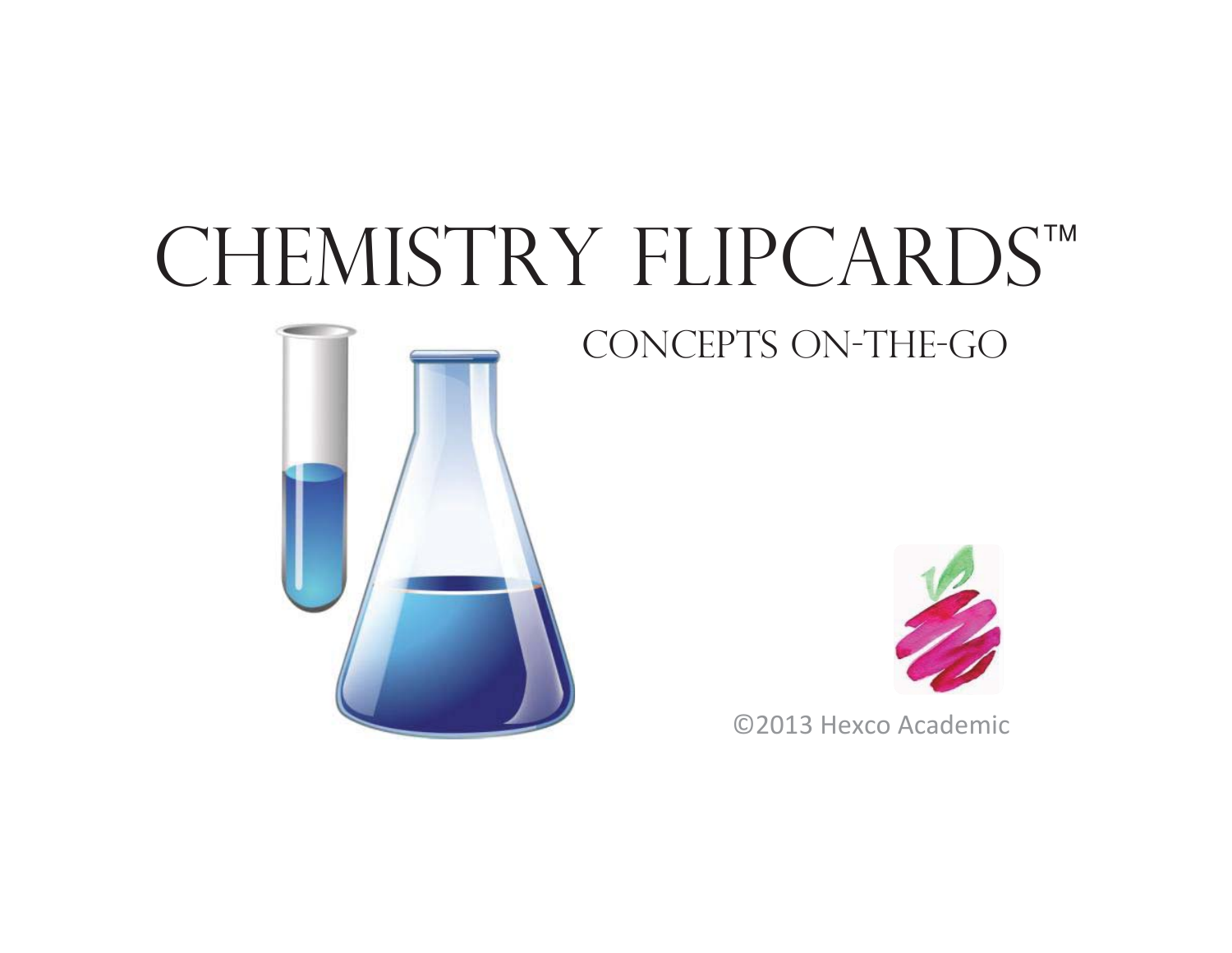## CHEMISTRY FLIPCARDS

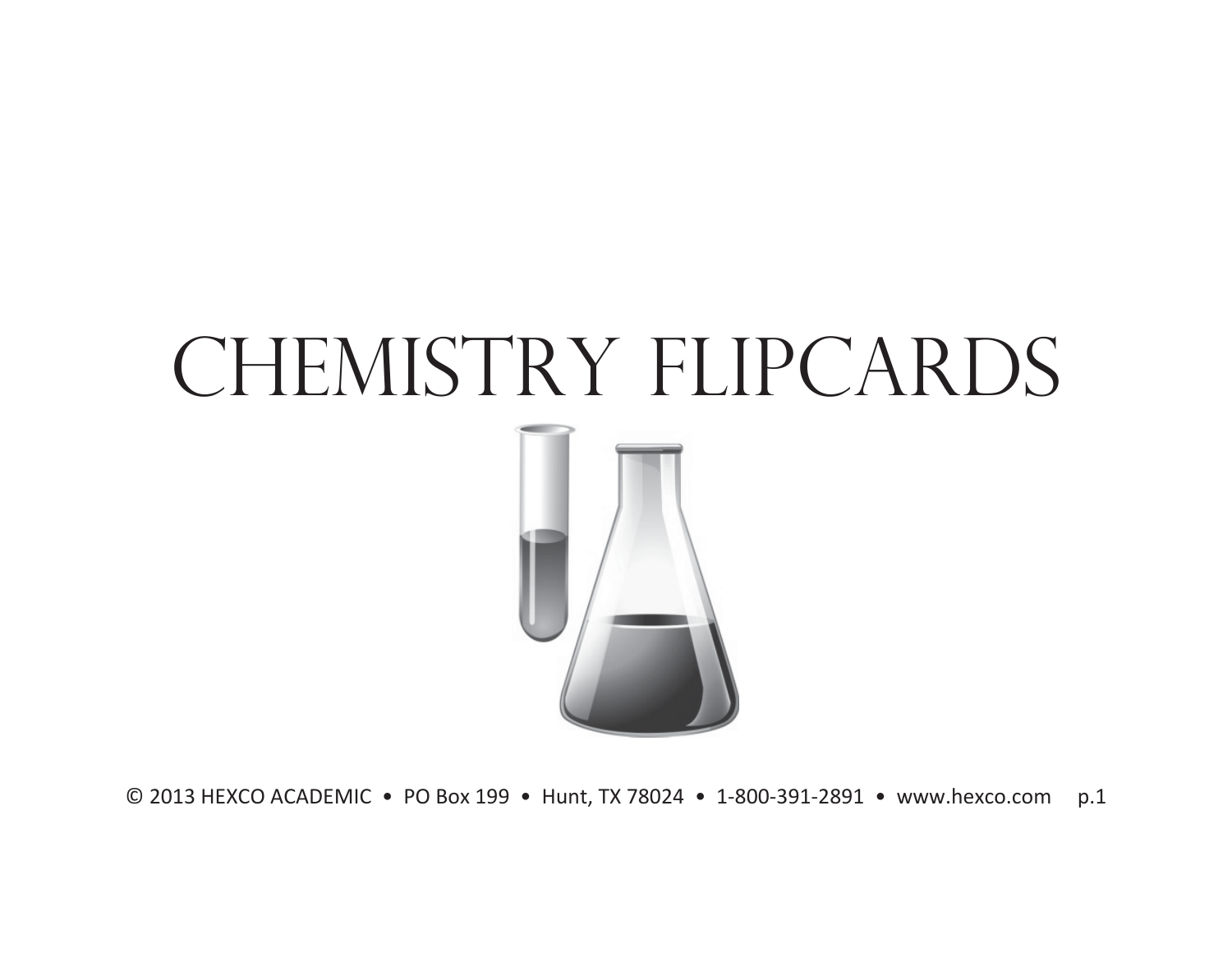*Chemistry FlipCards* organize a vast amount of information for the serious science competitor and presents key elements of science in a concise and compact format. *Chemistry FlipCards* are not a replacement for an in-depth study of chemistry, but rather a method of reinforcing basic chemistry concepts that appear on many state and national tests. We believe you will find *Chemistry FlipCards* to be a handy reference guide and an integral part of contest preparation in the field of science. This product is ideal for high school study and for college chemistry intro courses. This product is single-hole punched for those who wish to insert the flip cards into a binder.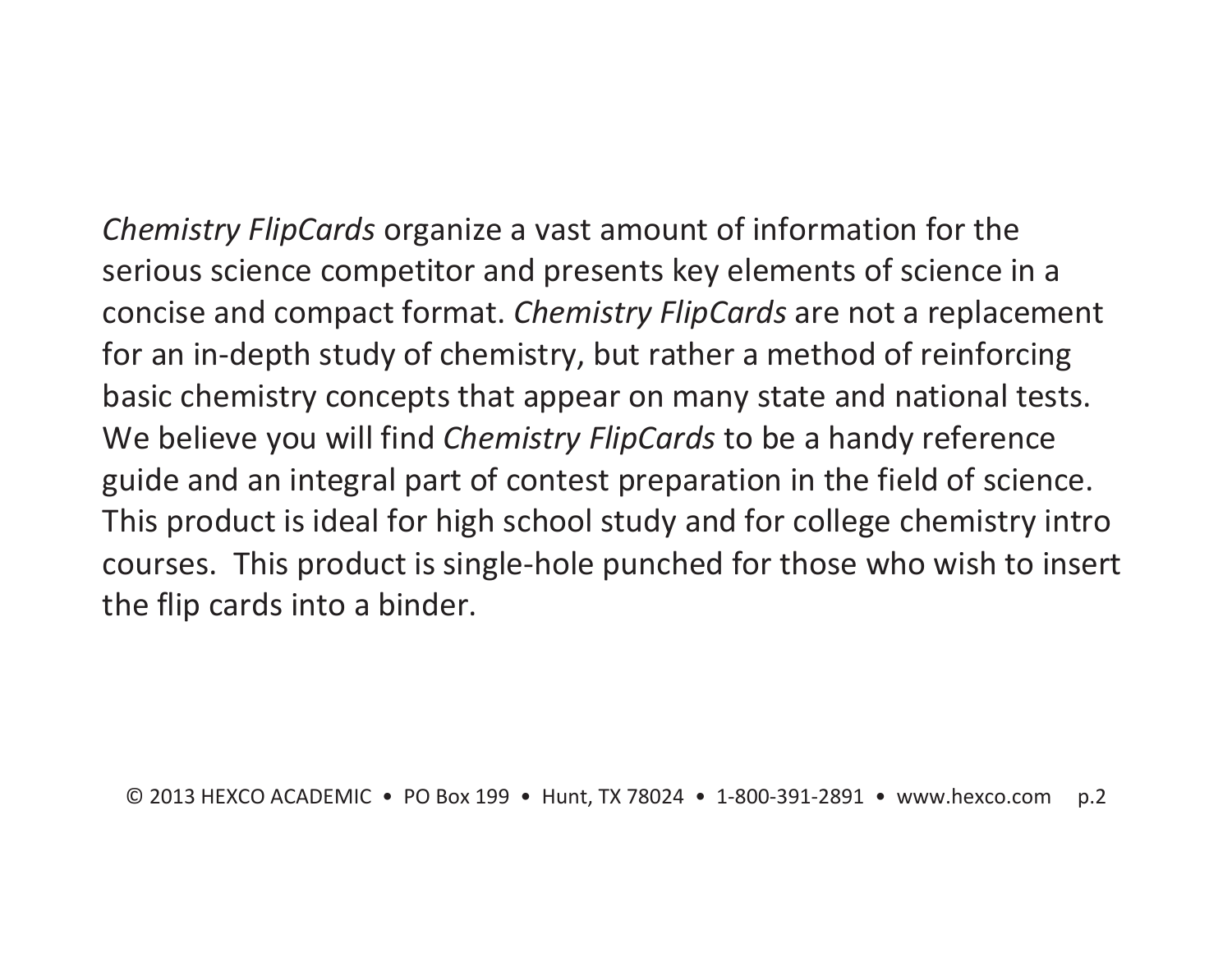#### **TABLE OF CONTENTS**

| <b>Topic</b> | <b>Pages</b> |
|--------------|--------------|
|              |              |
|              |              |
|              |              |
|              |              |
|              |              |
|              |              |
|              |              |
|              |              |
|              |              |
|              |              |
|              |              |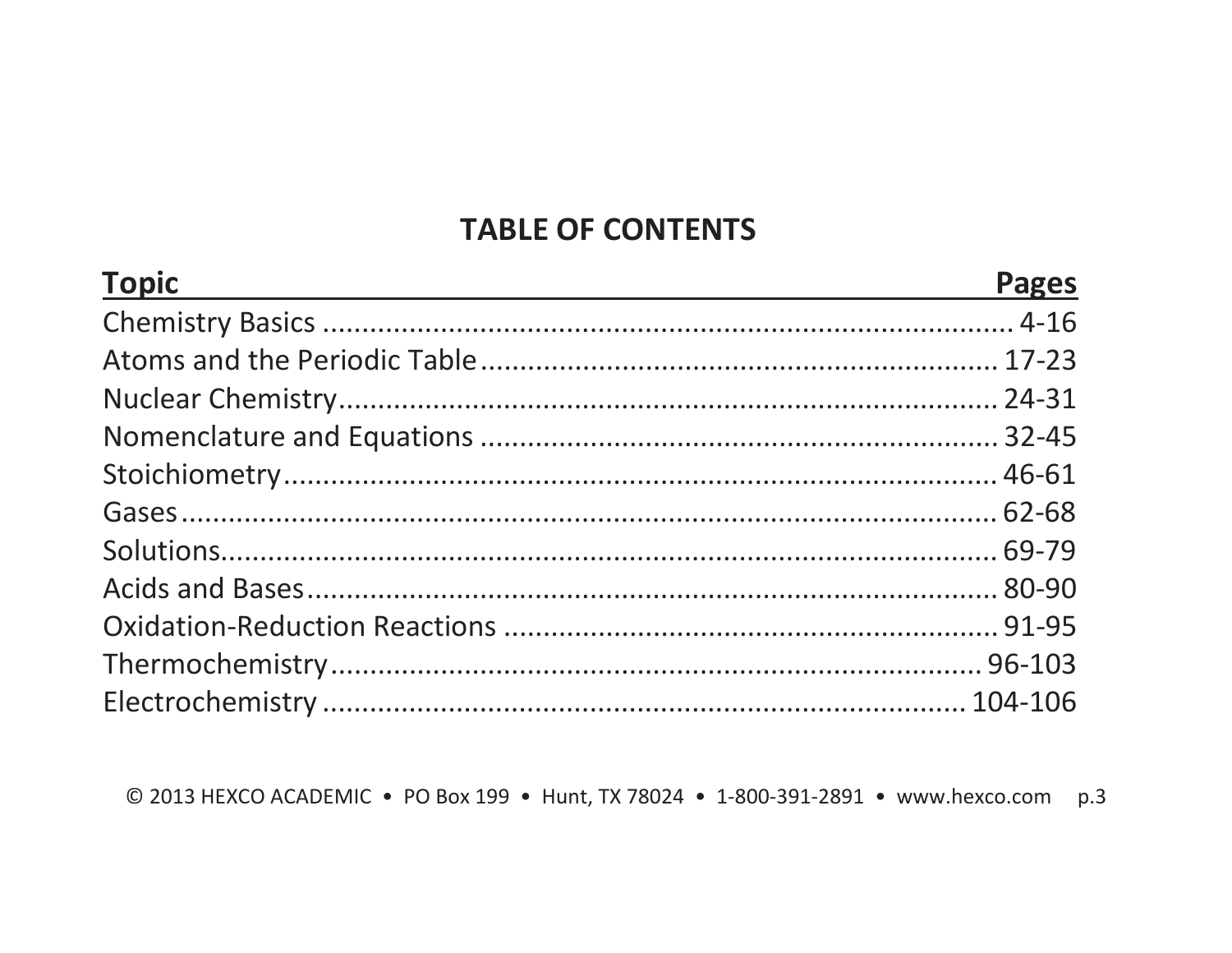### **Chemistry Basics**  Pages 4-16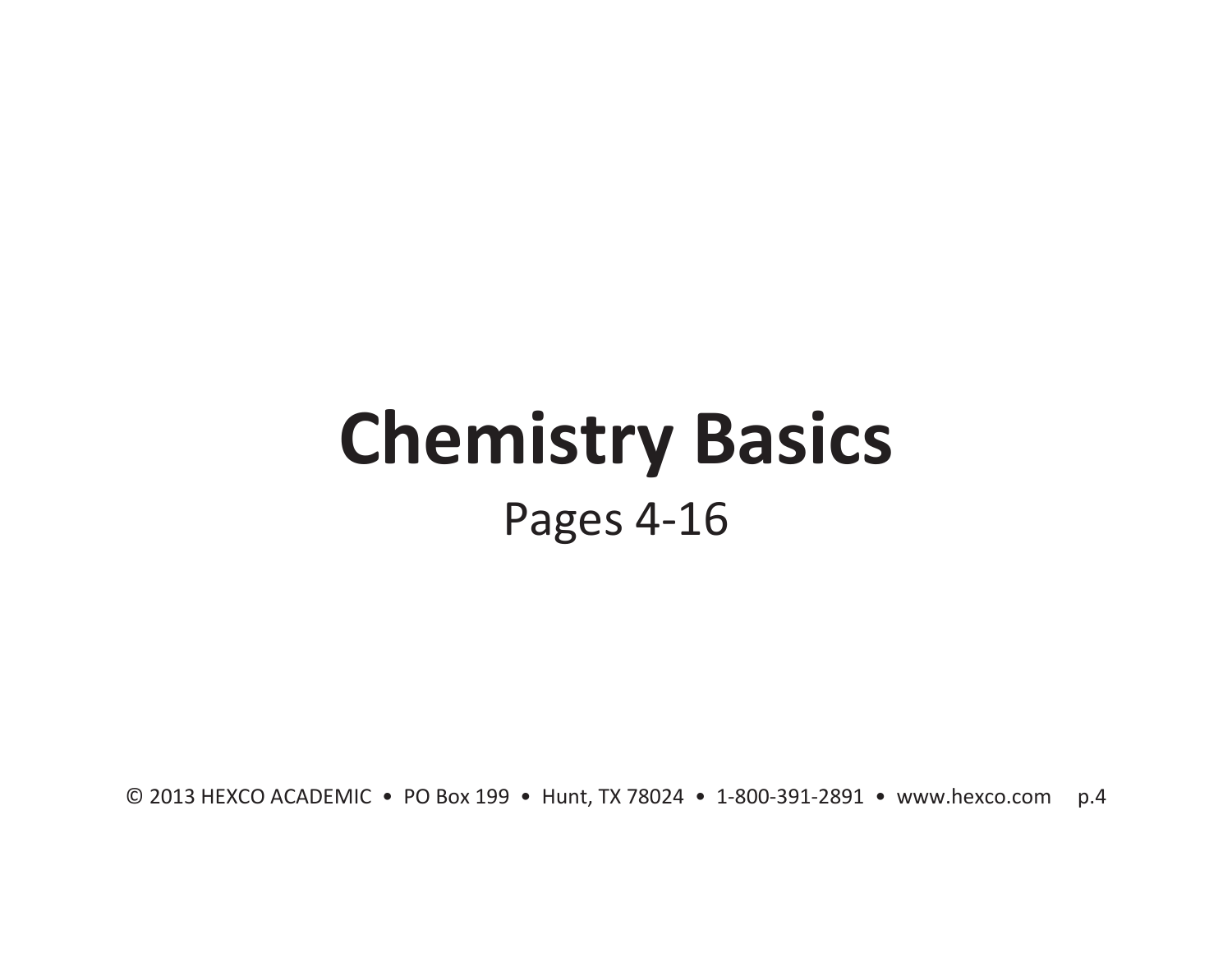#### **CHEMISTRY REMINDERS**

- $\bullet$ Become familiar with the periodic chart.
- $\bullet$ Always start with a balanced chemical equation.
- $\bullet$ Remember, mole ratios do apply to most equations.
- $\bullet$  Use the units in a problem's answer to help determine formula needed.
- $\bullet$ Know where the metals, nonmetals, and metalloids are.
- $\bullet$ Positive ions have LOST electrons, negative ions have gained.
- $\bullet$  Ionic bonds: metal + nonmetal; Covalent: two or more nonmetals.
- $\bullet$ Remember, the mole is the central value in stoichiometry.
- $\bullet$ Be familiar with the UIL formula cheat-sheet.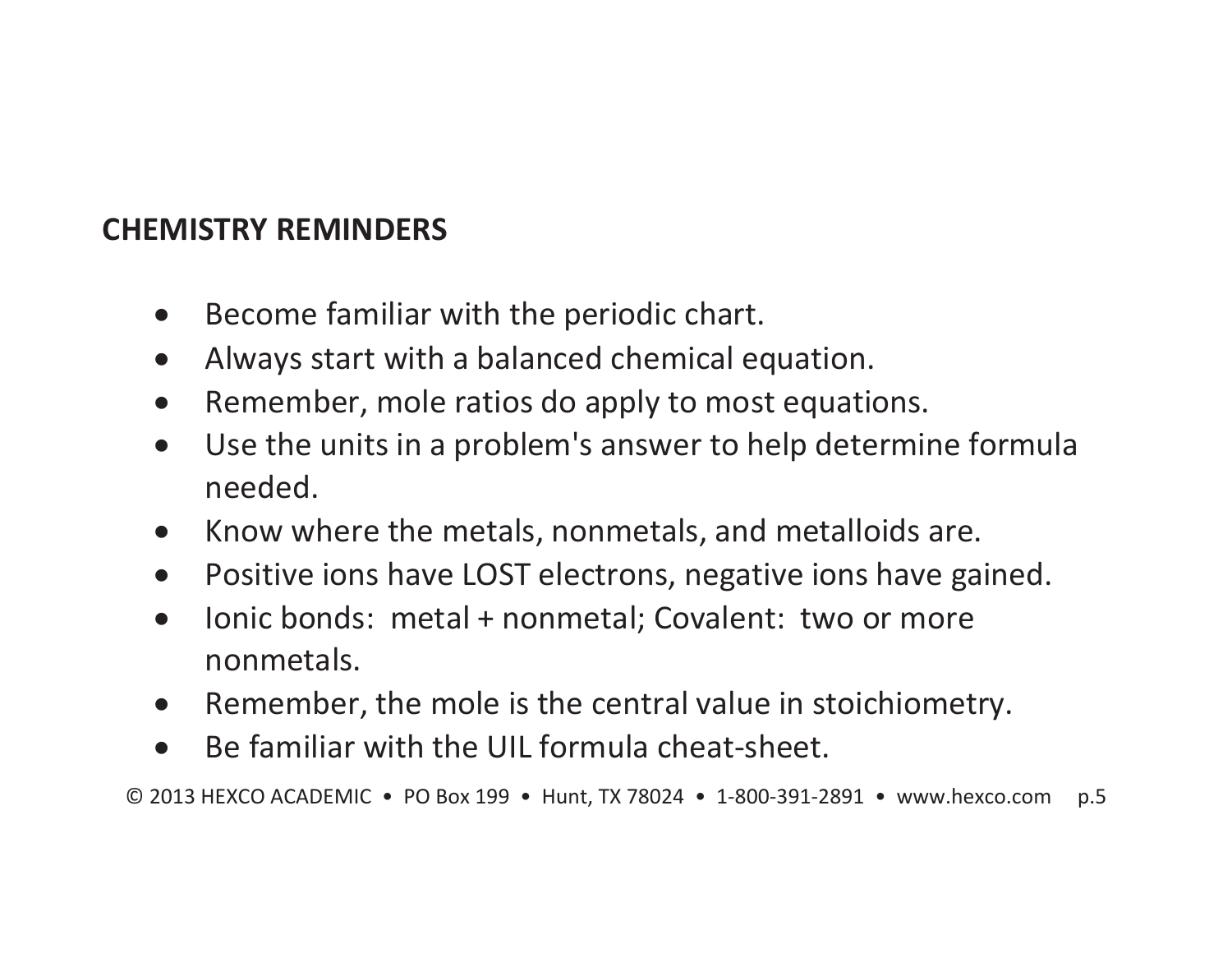#### **METRIC PREFIXES**

May go in front of grams (g), liters (L) or meters (m).

|      |  |         |  | $10^{-9}$ $10^{-8}$ $10^{-7}$ $10^{-6}$ $10^{-5}$ $10^{-4}$ $10^{-3}$ $10^{-2}$ $10^{-1}$ $10^{0}$ $10^{1}$ $10^{2}$ $10^{3}$ $10^{4}$ $10^{5}$ $10^{6}$ |                      |  |  |             |  |
|------|--|---------|--|----------------------------------------------------------------------------------------------------------------------------------------------------------|----------------------|--|--|-------------|--|
| nano |  | micro   |  |                                                                                                                                                          | milli centi deci one |  |  | kilo mega   |  |
| (n)  |  | $(\mu)$ |  | $(m)$ (c) (d)                                                                                                                                            |                      |  |  | $(k)$ $(M)$ |  |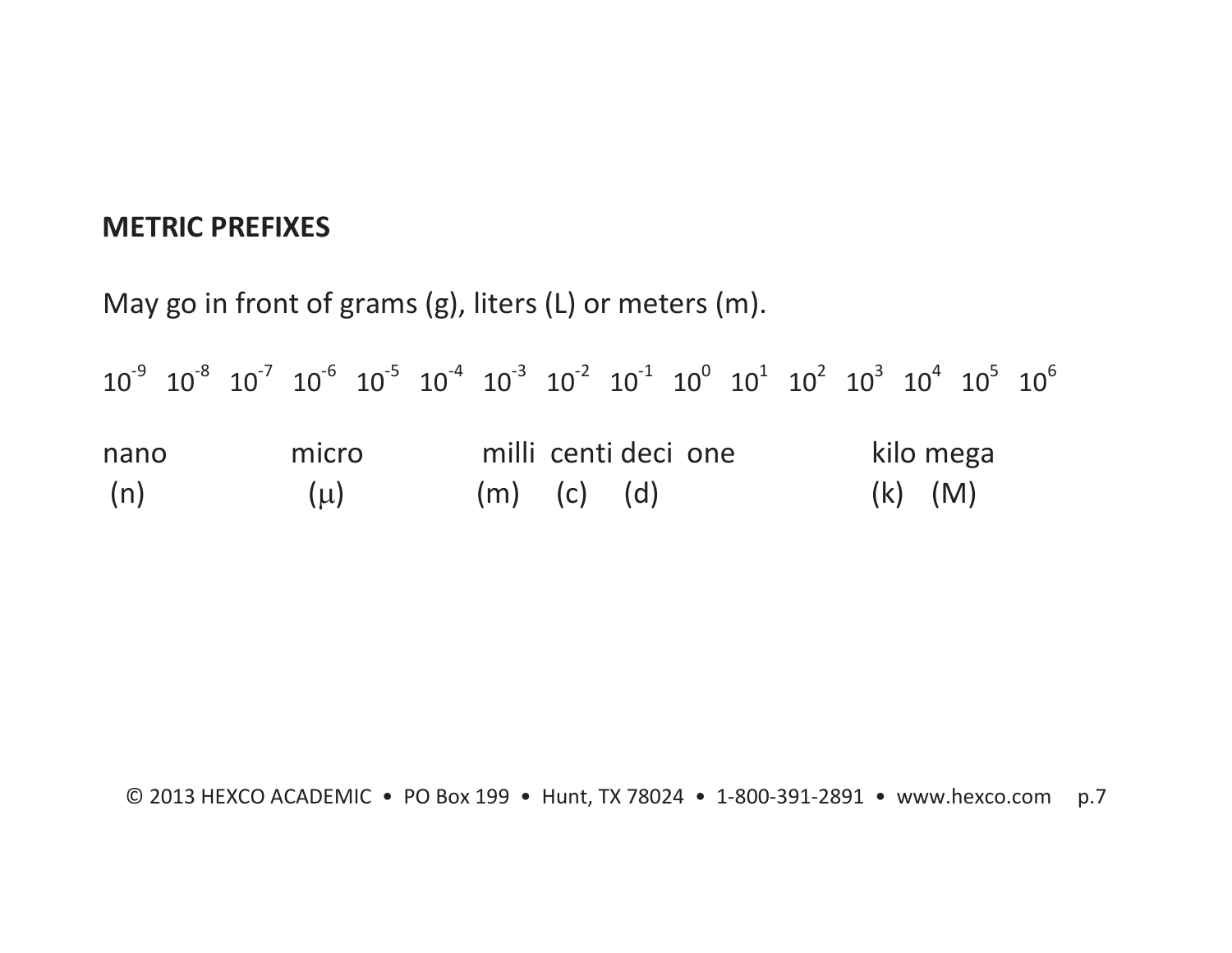#### **NOMENCLATURE**

#### **Charges on monatomic ions**: (mainly "s" and "p" block atoms) **"s" block**: positive, same as column number (Group I and 2) **"p" block**: negative, subtract Roman numeral column number from 8 (Group IIIA – Group VIIIA)

*exceptions:* Column III is +3 Column IV is +4

| $\int$ Gr $\int$ |        |       | 13           | 14 | $\vert 15 \vert$ | $\vert$ 16 |            |  |
|------------------|--------|-------|--------------|----|------------------|------------|------------|--|
| Chg of ion       | $ +1 $ | $ +2$ | $\sim$<br>+3 | ±4 | $1 - 3$          | $\vert$ -2 | . <b>.</b> |  |

#### **Symbols for monatomic ions:**

The same as the element symbol, charge is written as a superscript: **Na <sup>+</sup>**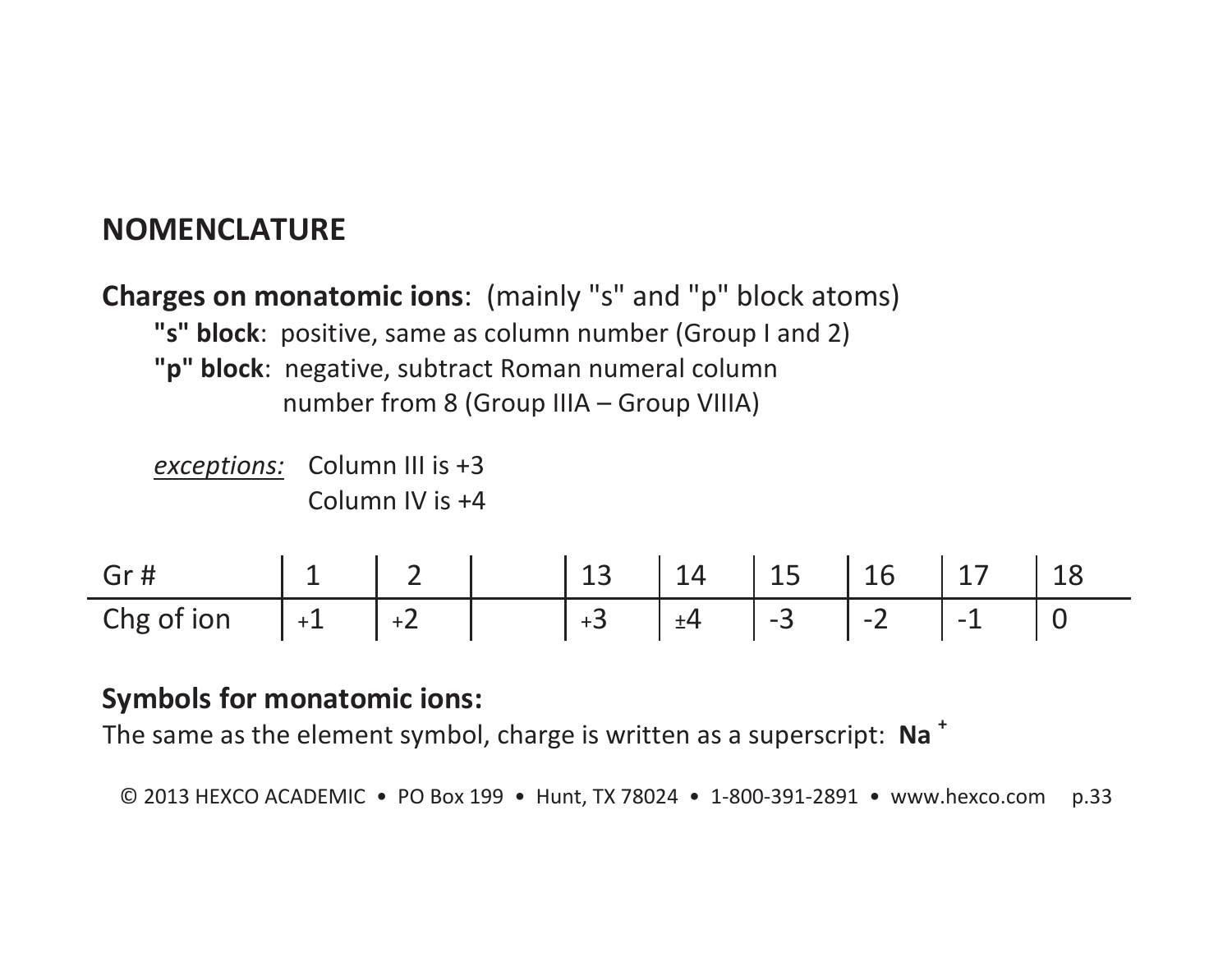#### **NOMENCLATURE – continued**

#### **Symbol and charges on polyatomic ions:**

| $NH_4^{+1}$ | ammonium     | $CO3-2$        | carbonate  |
|-------------|--------------|----------------|------------|
| $CN^{-1}$   | cyanide      | $CrO4-2$       | chromate   |
| $OH^{-1}$   | hydroxide    | $Cr_2O_7^{-2}$ | dichromate |
| $NO_3^{-1}$ | nitrate      | $SO4-2$        | sulfate    |
| $MnO4-1$    | permanganate | $PO4-3$        | phosphate  |
| $HCO3-1$    | bicarbonate  | $C_2H_3O_2$    | acetate    |

(Ideally, these should be memorized.)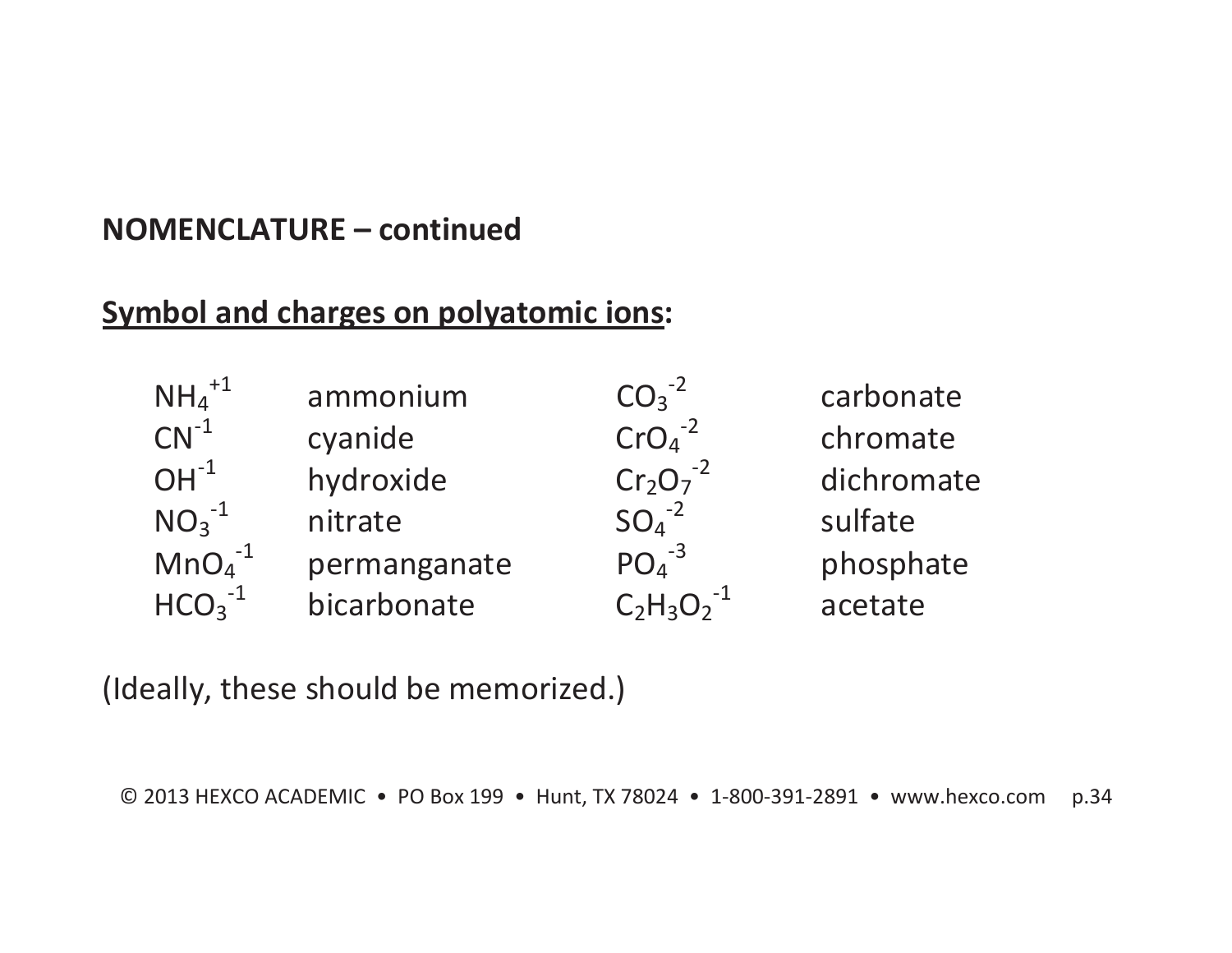#### **PERCENT COMPOSITION**

#### **% composition**: **= 100 x (mass of element in 1 mole of compound** Molar mass of compound

*Example: What is the % composition of NaCl?* 

|                                    | 1. mass of Na in one mole of NaCl:                |     | $22.99 g$ Na |
|------------------------------------|---------------------------------------------------|-----|--------------|
| 2. mass of Cl in one mole of NaCl: | 35.45 g Cl                                        |     |              |
| 3. Molar mass of NaCl:             | 58.44 $g/mol$                                     |     |              |
| 4. % Na:                           | $100 \times (22.99 \text{ g.}/58.44 \text{ g}) =$ |     | 39.34 % Na   |
| 5. % CI:                           | 100 x (35.45 g./58.44g)                           | $=$ | 60.66% CI    |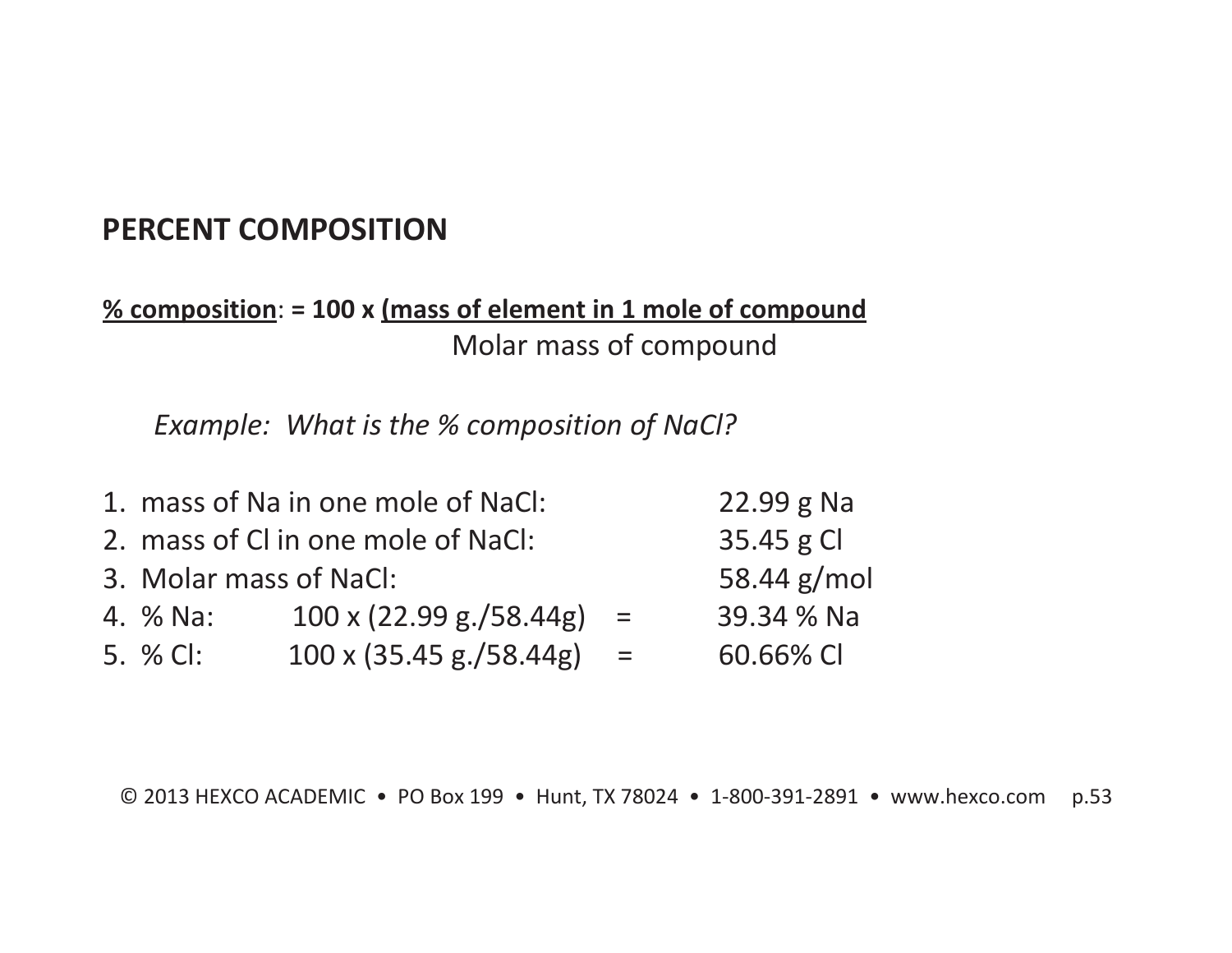#### **SOLUBILITY RULES**

- 1. All compounds of Na<sup>+1</sup>,  $K^{+1}$  and NH<sub>4</sub><sup>+1</sup> are **soluble.**
- 2. All compounds of **Cl-1, Br-1 and I-<sup>1</sup>** are soluble *except* for **Ag+1, Hg2+2 and Pb+2.**
- 3. Salts of F<sup>-1</sup> are soluble *except* for Group 2 cations and Pb<sup>+2</sup>.
- 4. Salts of **nitrates, chlorates, perchlorates and acetates** are soluble.
- 5. All sulfates are soluble *except* for Sr<sup>+2</sup>, Ba<sup>+2</sup> and Pb<sup>+2</sup>.
- 6. Poorly soluble (insoluble) salts are formed by carbonates, phosphates, oxalates, chromates, sulfides, hydroxides and oxides unless they have the *cations* listed in #1.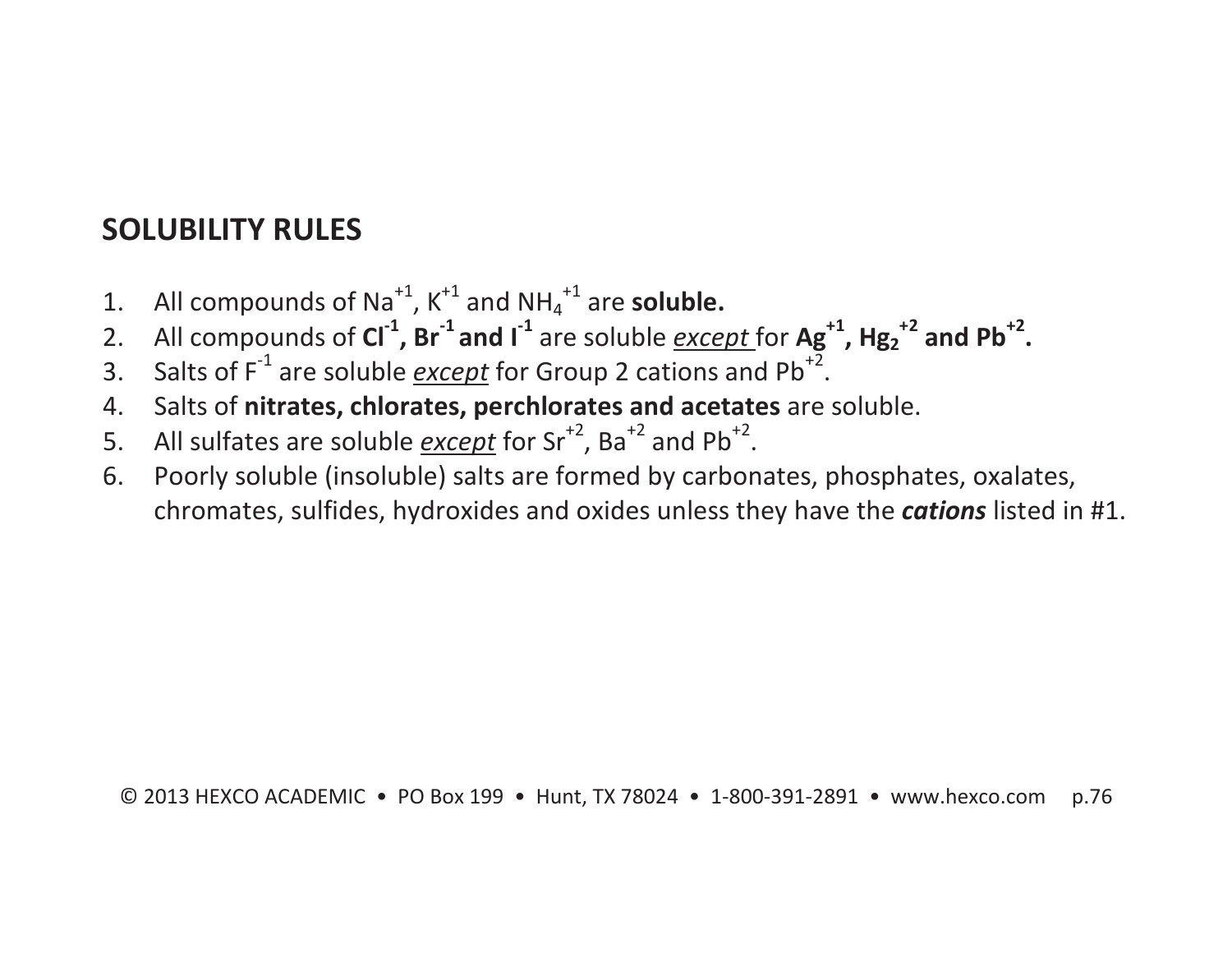#### **CELL POTENTIAL OF A VOLTAIC CELL**

- $\bullet$ **Reduction Potential**: the tendency of a material to gain electrons
- $\bullet$  **Voltaic Cell**: Electrochemical cell or device that converts chemical energy to electrical energy via **Redox reactions.**
- $\bullet$  **Half-Cells**: two parts in a voltaic cell
	- oAnode: oxidation takes place here
	- $\bigcap$ Cathode: reduction takes place here
- $\bullet$  Greater the potential difference between two half-cells, the more energy available to move charge.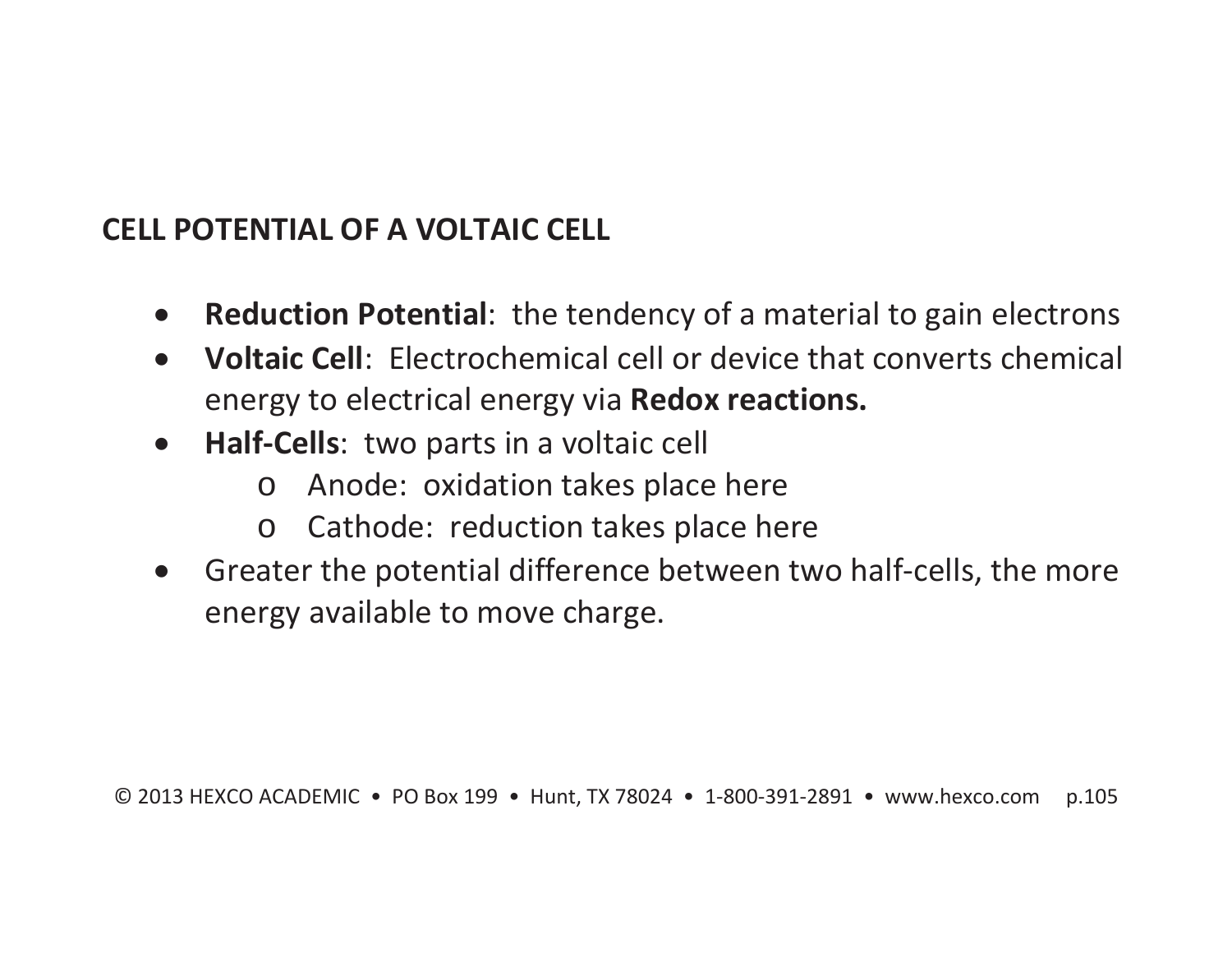If you like this product, we also recommend the following Hexco products:

- $\bullet$ Science Workbooks for Chemistry and Physics
- $\bullet$ Science Tests/Mentors/Flips for Biology, Chemistry or Physics
- $\bullet$ Science Concepts for Biology, Chemistry, or Physics
- $\bullet$ Biology and Physics FlipCards
- $\bullet$ Science Practice Packets

Note: There are sample "View Inside" pages of the above products on our website! Thank you for your business and we wish you the best in your science studies.